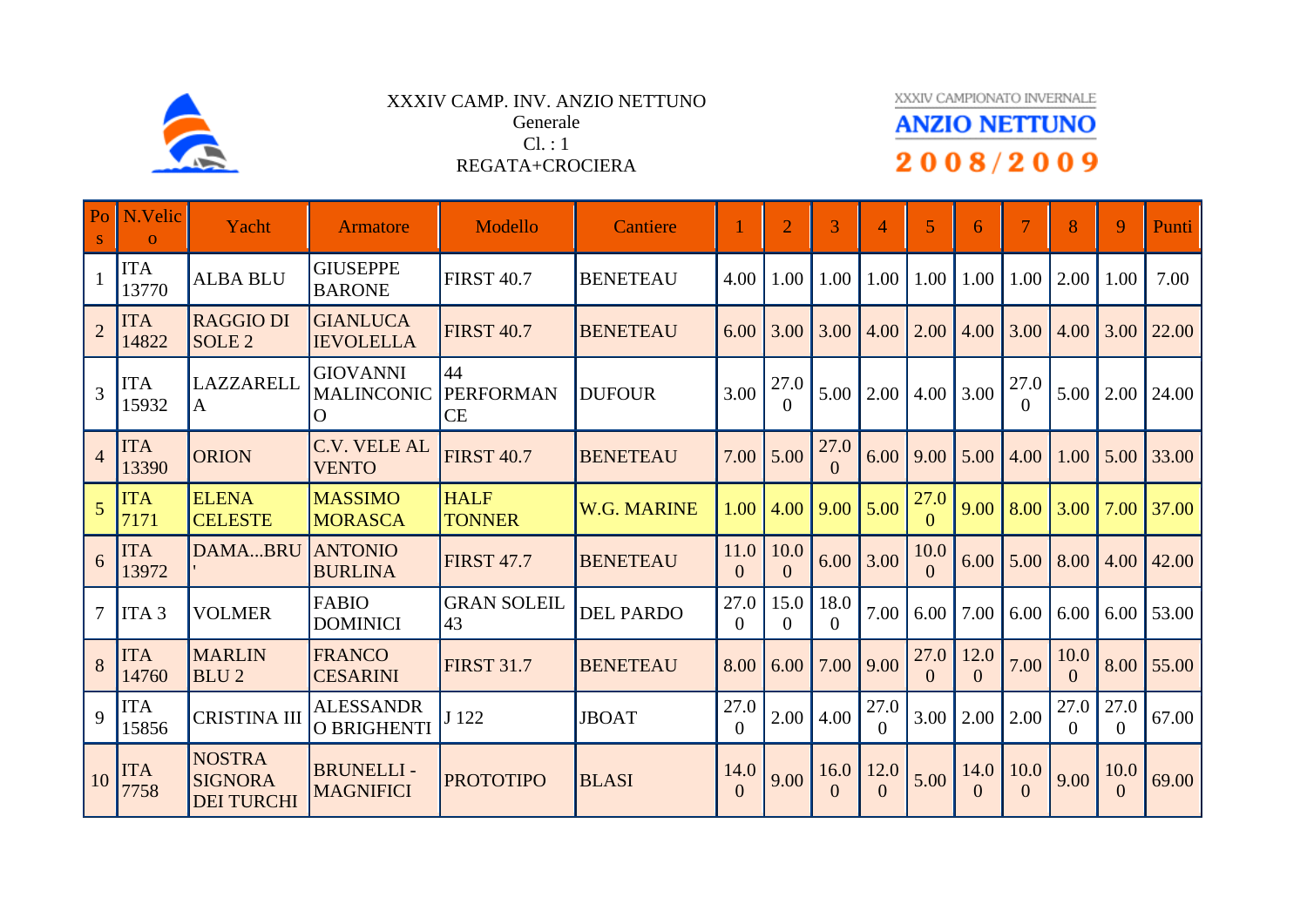| 11 | <b>ITA</b><br>14289 | <b>NUME SOL</b>                 | <b>GIUSEPPE</b><br><b>BAGLIVO</b>     | <b>FIRST 31.7</b>                      | <b>BENETEAU</b>               | 9.00             | 13.0<br>0              | 13.0<br>0              | 10.0<br>$\Omega$       | 7.00                   | 13.0<br>$\Omega$       | 12.0<br>0        | 7.00                   | 11.0<br>$\Omega$       | 69.00                   |
|----|---------------------|---------------------------------|---------------------------------------|----------------------------------------|-------------------------------|------------------|------------------------|------------------------|------------------------|------------------------|------------------------|------------------|------------------------|------------------------|-------------------------|
| 12 | <b>ITA</b><br>13912 | <b>CAFFE</b><br><b>CORRETTO</b> | <b>COSTANTE</b><br><b>MARTINELLI</b>  | <b>GRAN SOLEIL</b><br>$\overline{140}$ | <b>DEL PARDO</b>              | 10.0<br>$\Omega$ | 7.00                   | 10.0<br>$\Omega$       | 8.00                   | 8.00                   | 16.0<br>$\Omega$       | 15.0<br>$\Omega$ | 16.0<br>$\Omega$       | 15.0<br>$\Omega$       | 73.00                   |
| 13 | <b>ITA</b><br>14676 | <b>CYGNUS</b>                   | <b>MARIO</b><br><b>BIRARDELLO</b>     | <b>FIRST 36.7</b>                      | <b>BENETEAU</b>               | 2.00             | 12.0<br>$\Omega$       | 8.00                   | 13.0<br>$\Omega$       | 13.0<br>$\Omega$       | 19.0<br>0              | 17.0<br>$\Omega$ | 17.0<br>$\Omega$       | 13.0<br>$\Omega$       | 78.00                   |
| 14 | <b>ITA</b><br>12292 | <b>DRAGONE</b>                  | <b>S.V. MARINA</b><br><b>MILITARE</b> | <b>GRAN SOLEIL</b><br>39               | <b>DEL PARDO</b>              | 13.0<br>$\Omega$ | 8.00                   | 12.0<br>$\overline{0}$ | 19.0<br>$\overline{0}$ | 27.0<br>$\Omega$       | 8.00                   | 27.0<br>$\theta$ | 11.0<br>$\overline{0}$ | 12.0<br>$\overline{0}$ | 83.00                   |
| 15 | <b>ITA</b><br>15846 | <b>FIL ROUGE</b>                | PIER LUIGI<br><b>PERSIO</b>           | <b>FIRST 47.7</b>                      | <b>BENETEAU</b>               | 15.0<br>$\Omega$ | 14.0<br>0              | 11.0<br>$\overline{0}$ | 15.0<br>$\theta$       | 14.0<br>$\theta$       | 11.0<br>$\Omega$       | 11.0<br>0        | 13.0<br>$\Omega$       | 9.00                   | 83.00                   |
| 16 | <b>ITA</b><br>15374 | <b>PRYDWEN</b>                  | <b>DAVIDE</b><br><b>CASTIGLIA</b>     | <b>ZIGGURAT</b><br>916                 | C.P.R.                        | 12.0<br>$\Omega$ | 16.0<br>$\Omega$       | 14.0<br>$\Omega$       | 14.0<br>$\Omega$       | 11.0<br>$\theta$       | 10.0<br>$\Omega$       | 9.00             | 14.0<br>$\Omega$       | 16.0<br>$\Omega$       | 84.00                   |
| 17 | <b>ITA</b><br>15040 | <b>MICIO</b><br><b>AFRICANO</b> | <b>MAURO</b><br><b>MAIORANI</b>       | <b>FIRST 36.7</b>                      | <b>BENETEAU</b>               | 27.0<br>$\Omega$ | 27.0<br>$\Omega$       | 15.0<br>$\Omega$       | 16.0<br>$\Omega$       | 12.0<br>$\Omega$       | 17.0<br>$\Omega$       | 13.0<br>$\Omega$ | 12.0<br>$\Omega$       | 14.0<br>$\Omega$       | 99.00                   |
| 18 | <b>ITA</b><br>15268 | <b>NINGALOO</b>                 | <b>C.V. VELE AL</b><br><b>VENTO</b>   | 37<br><b>EXCLUSIVE</b>                 | <b>BAVARIA</b>                | 16.0<br>$\Omega$ | 17.0<br>$\Omega$       | 17.0<br>$\Omega$       | 11.0<br>$\Omega$       | 27.0<br>$\Omega$       | 18.0<br>$\Omega$       | 14.0<br>$\Omega$ | 18.0<br>$\Omega$       | 17.0<br>$\Omega$       | 110.0<br>$\overline{0}$ |
| 19 | <b>ITA</b><br>15426 | <b>CALAF</b>                    | <b>PERRONE</b><br><b>BARNI</b>        | <b>FIRST 34.7</b>                      | <b>BENETEAU</b>               | 5.00             | 11.0<br>$\Omega$       | 2.00                   | 27.0<br>$\Omega$       | 27.0<br>$\Omega$       | 27.0<br>0              | 27.0<br>$\Omega$ | 27.0<br>$\Omega$       | 27.0<br>$\Omega$       | 126.0<br>$\overline{0}$ |
| 20 | <b>ITA 39</b>       | <b>MALIVIA</b>                  | <b>CLAUDIO</b><br><b>MORANA</b>       | <b>SPRINT 95</b>                       | <b>ARCHAMBAU</b><br><b>LT</b> | 18.0<br>$\theta$ | 27.0<br>$\overline{0}$ | 20.0<br>$\overline{0}$ | 17.0<br>$\overline{0}$ | 15.0<br>$\overline{0}$ | 21.0<br>$\overline{0}$ | 19.0<br>$\Omega$ | 19.0<br>$\overline{0}$ | 19.0<br>$\overline{0}$ | 127.0<br>$\overline{0}$ |
| 21 | <b>ITA</b><br>1234  | <b>KENA</b>                     | <b>ROBERTO</b><br><b>DIVERIO</b>      | 32                                     | <b>BAVARIA</b>                | 27.0<br>$\Omega$ | 18.0<br>$\Omega$       | 19.0<br>$\Omega$       | 27.0<br>$\overline{0}$ | 27.0<br>$\theta$       | 15.0<br>$\Omega$       | 16.0<br>0        | 15.0<br>$\Omega$       | 18.0<br>$\Omega$       | 128.0<br>$\overline{0}$ |
| 22 | ITA <sub>1</sub>    | <b>LIFE IS</b>                  | <b>GIANLUIGI</b><br><b>IANNETTI</b>   | 400 E                                  | <b>HANSE</b>                  | 17.0<br>$\Omega$ | 19.0<br>$\Omega$       | 23.0<br>$\Omega$       | 27.0<br>$\Omega$       | 27.0<br>$\Omega$       | 27.0<br>$\Omega$       | 18.0<br>$\Omega$ | 27.0<br>$\Omega$       | 27.0<br>$\Omega$       | 158.0<br>$\overline{0}$ |
|    |                     |                                 | <b>ERINO</b>                          |                                        |                               | 27.0             | 27.0                   | 27.0                   | 18.0                   | 16.0                   | 20.0                   | 27.0             | 27.0                   | 27.0                   | 162.0                   |
| 23 | ITA <sub>2</sub>    | <b>PLAYTIME</b>                 | <b>COLOMBI</b>                        | <b>SUN FIZZ</b>                        | <b>JEANNEAU</b>               | $\Omega$         | $\Omega$               | $\Omega$               | $\Omega$               | $\Omega$               | $\Omega$               | $\Omega$         | $\theta$               | $\Omega$               | $\overline{0}$          |